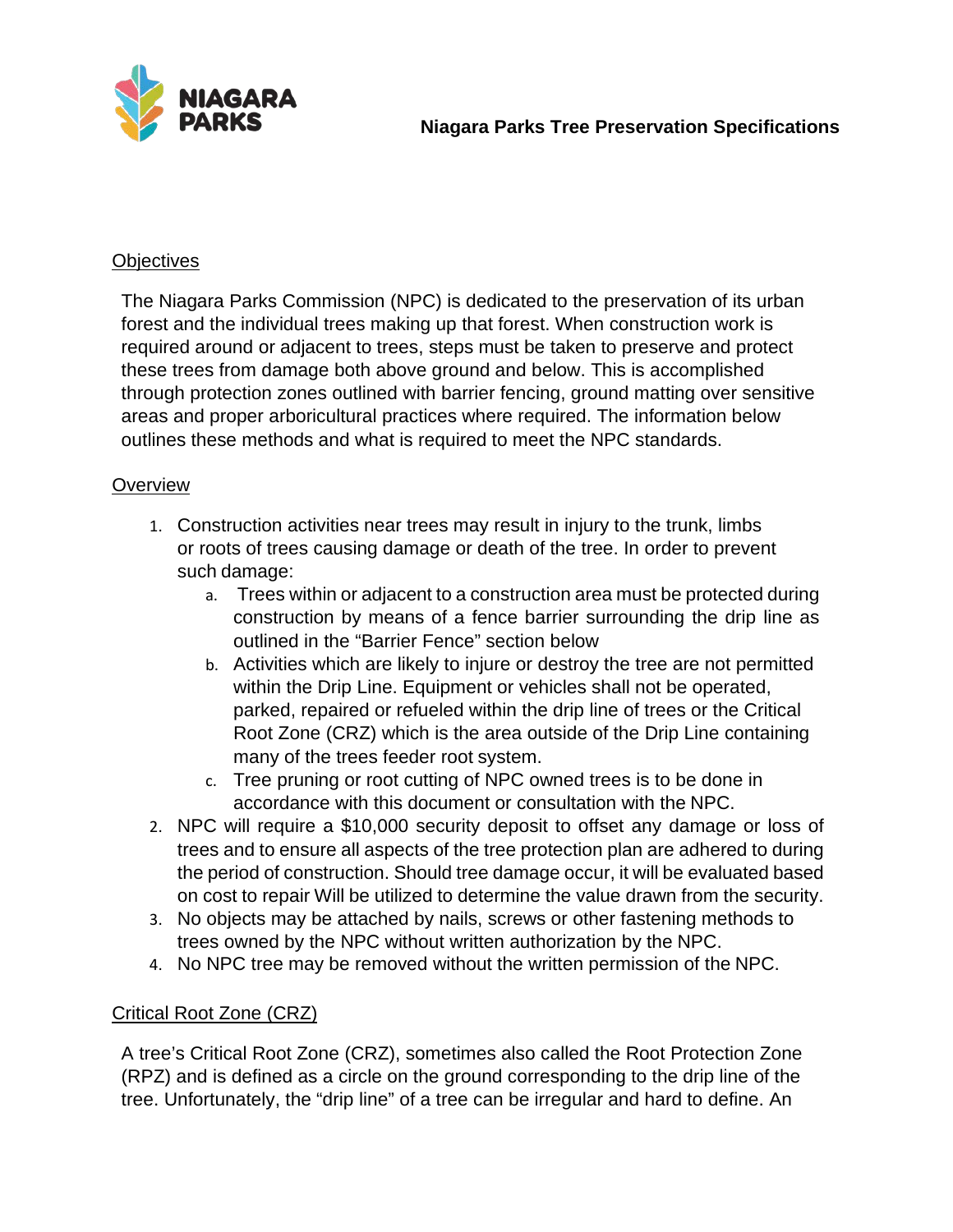

alternative method of determining this dimension is to measure the diameter of the tree trunk in inches at breast height (DBH), multiplied by 12, as so:

*Trunk diameter in cm at 1.4m (inches at 4 1/2′) above grade (DBH) x 12 = radius in cm of the CRZ (essentially, roughly 1.2m of CRZ per 10cm of DBH (1′ of CRZ radius per 1″ DBH).*

Bear in mind that root systems vary by depth and spread based on tree species, age, soil type, etc. The root systems of some oaks, for example, can extend well beyond the canopy drip line. This full root zone

may extend 2 to 3 times beyond the CRZ and the NPC reserves the right to require larger protection zones for any tree it sees fit

## The Minimum Tree Protection Zone (MTPZ)

The following is a chart showing minimum required distances where feasible for determining a **Minimum Tree Protection Zone**. Some trees and some site conditions may require a larger Minimum Tree Protection Zone at the discretion of the NPC. If lay out of the proposed work area does not allow for the MTPZ according to the chart below than the NPC must be contacted and Written approval granted to reduce the below areas.

When viewing the Minimum Tree Protection Zone, use whichever is greater, the Drip Line of the tree or the radius measurement.

| Table 1 - Minimum Tree Minimum Tree |                       | <b>Critical Root Zone (CRZ)</b> |
|-------------------------------------|-----------------------|---------------------------------|
| <b>Protection Zones</b>             | Protection            | <b>Distances Required</b>       |
| <b>Trunk Diameter</b>               | Zone (MTPZ) Distances | past MTPZ                       |
| $(DBH)$ 2                           | <b>Required 3</b>     |                                 |
| $\leq 10 \text{ cm}$                | 1.8 m or drip line    | 1.8 <sub>m</sub>                |
| 11 - 40 cm                          | 2.4 m or drip line    | 4.0 <sub>m</sub>                |
| 41 - 50 cm                          | 3.0 m or drip line    | 5.0 <sub>m</sub>                |
| $51 - 60$ cm                        | 3.6 m or drip line    | 6.0 <sub>m</sub>                |
| 61 - 70 cm                          | 4.2 m or drip line    | 7.0 m                           |
| 71 - 80 cm                          | 4.8 m or drip line    | 8.0 <sub>m</sub>                |
| $81 - 90$ cm                        | 5.4 m or drip line    | 9.0 <sub>m</sub>                |
| $91 - 100 + cm$                     | 6.0 m or drip line    | 10.0 m                          |

Barrier Fencing and Ground Protection

1. Overall fence design must form a complete circle around an individual tree or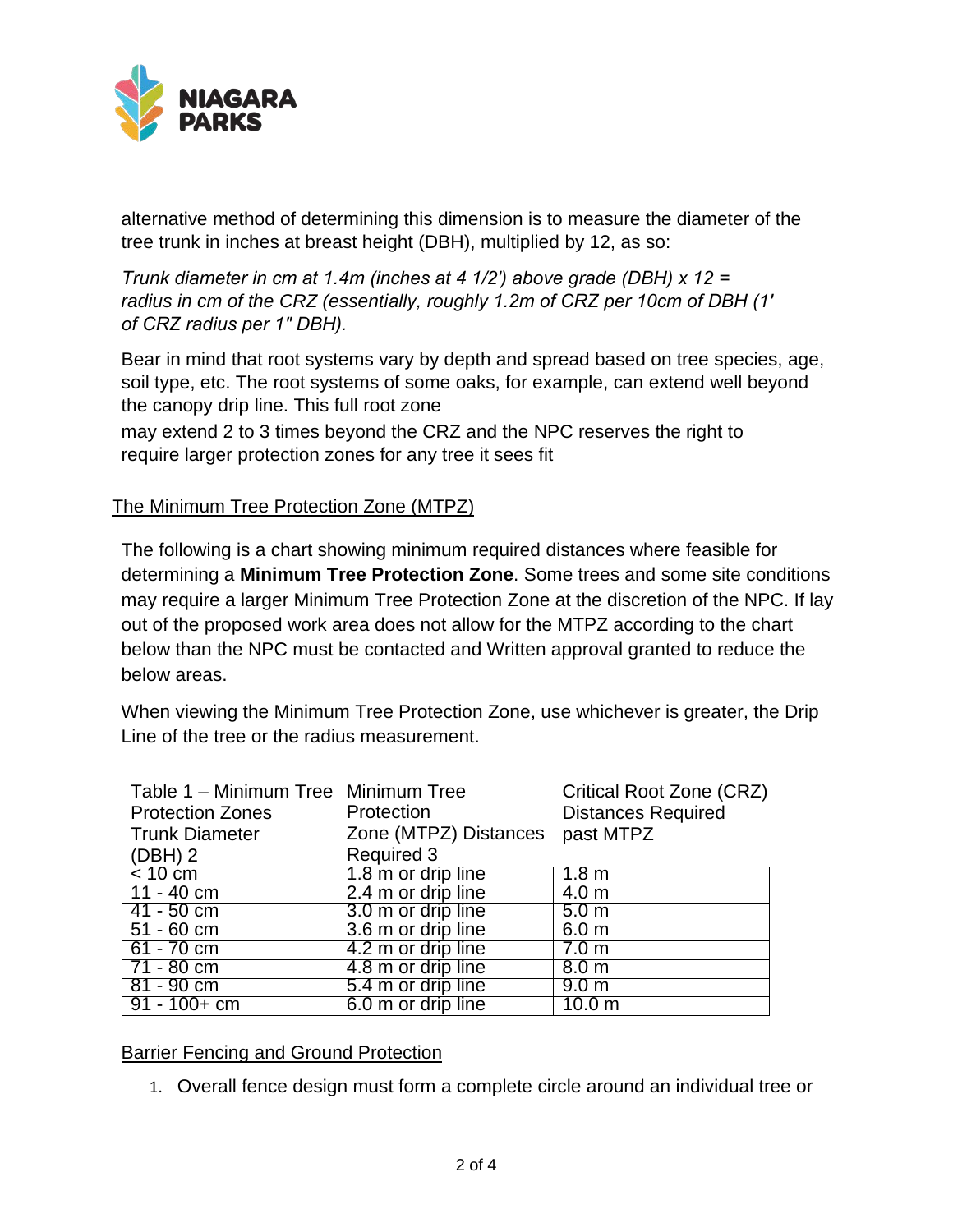

a group oftrees and must be one of 2 styles:

- a. Four-foot, free standing metal "hoarding fence" which must be pinned or weighted to the ground to ensure it will not topple.
- b. Four-foot plastic "snow fence" supported with metal "T" bars driven into the ground on eight foot centers and a wooden 2x4 top rail attached to the "T" bars which the fence is then attached.
- 2. Fencing is to be placed at the MTPZ of each tree or group of trees, or drip line, whichever is larger.
- 3. Locates must be obtained prior to piercing of any ground for the installation of stakes and/or "T" Bars and are the responsibility of the contractor as per the NPC policy **MPM 10-04**.
- 4. Please see Appendix for further details on NPC's expectations on tree protection and repair from damage.
- 5. Construction material, supplies, or equipment and earth shall not be stockpiled within the drip line of any tree or the CRZ without written approval of the NPC.
- 6. If work requires equipment to be placed with in the CRZ, ground protection in the form of ¾" plywood or synthetic alternatives must be placed on the ground to reduce ground compaction and must be of a short duration of time only. The NPC must be notified of what is being placed there, how long it will remain and what protection is placed under the material.
- 7. The use of grass areas as "lay down" areas or storage areas for equipment must be approved by the NPC to ensure they will not impact adjacent trees.

## Excavation around trees

Any time excavation around trees within the NPC lands take place the NPC must be consulted prior to commencement of work to determine how the work will impact the trees and whether the trees require greater protection then outlined in this document. Examples of this may be heritage trees, trees of merit or species at risk (SAR). Alternative excavation methods may be required when working inside CRZ such as hydro-water excavation or air spade excavation. The NPC reserves the right to request these alternatives if they determine necessary.

- 1. Large roots (15cm or above) exposed from excavation outside the drip line or MTPZ but within the CRZ or must be cleanly cut and where possible covered with soil, mulch or burlap to prevent drying out.
- 2. Any roots exposed within the CRZ or drip line must be cleanly cut, covered with soil and wet burlap and watered within 24 hours of exposure to prevent